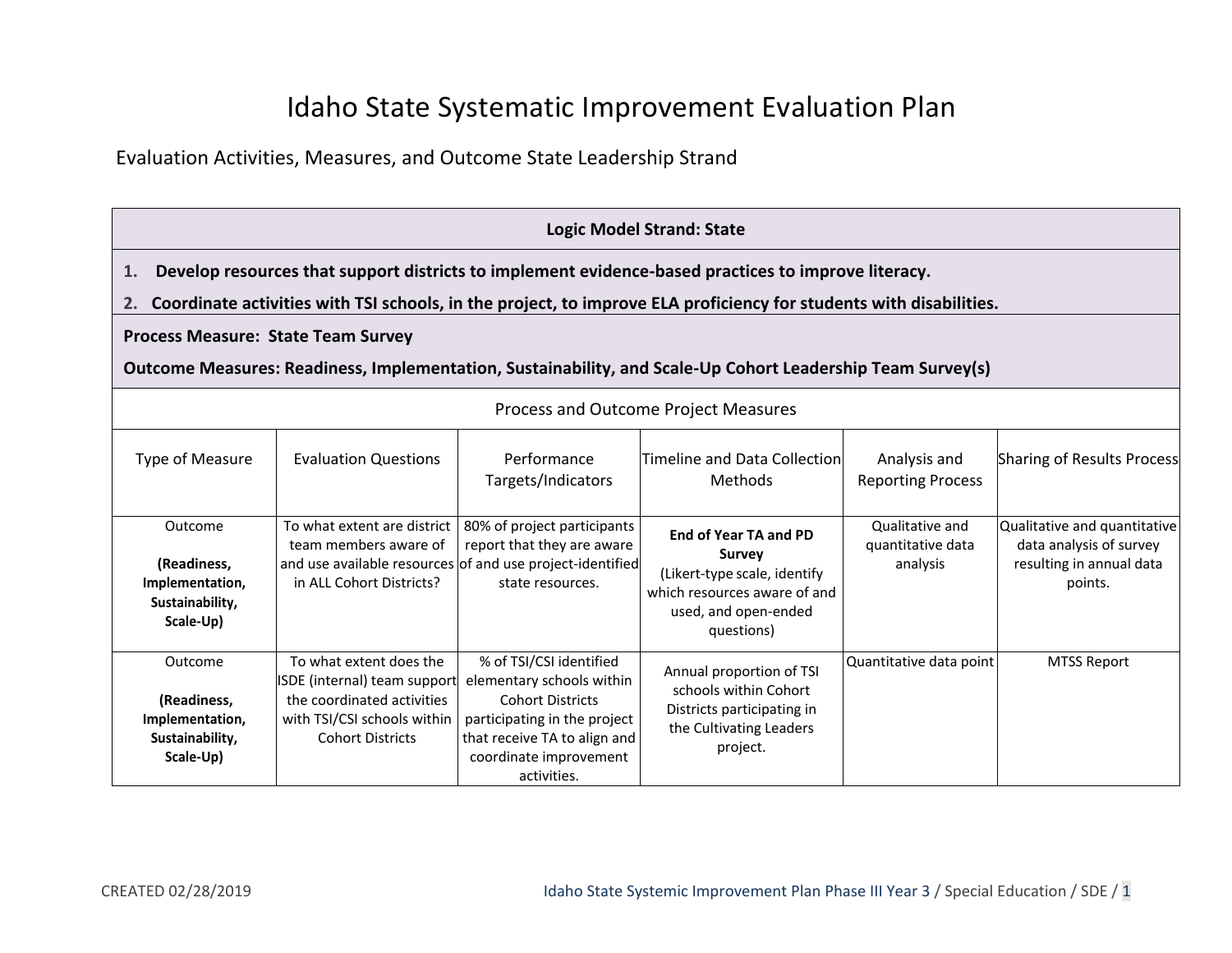### Evaluation Activities, Measures, and Outcome District Strand

#### **Logic Model Strand: District and School**

- **1. Deliver ongoing training and technical assistance to improve implementation structures and effectiveness of school-wide literacy programs in participating schools/districts.**
- **2. Cultivating district leadership and high-level team functioning to improve implementation of effective school-wide literacy programs in participating schools.**

**Process Measures: PDSA, PD Survey, and Documented Attendance Outcome Measures: PD Survey, End of Year TA and PD Survey, and MTSS-R**

| <b>Type of Measure</b>                                                      | Evaluation                                                                                                              | Performance                                                                                                                                                       | <b>Timeline and Data</b>                                                                                                               | Analysis and                                                                                                   | Sharing of Results                                                                                              |
|-----------------------------------------------------------------------------|-------------------------------------------------------------------------------------------------------------------------|-------------------------------------------------------------------------------------------------------------------------------------------------------------------|----------------------------------------------------------------------------------------------------------------------------------------|----------------------------------------------------------------------------------------------------------------|-----------------------------------------------------------------------------------------------------------------|
|                                                                             | Questions                                                                                                               | Targets/Indicators                                                                                                                                                | <b>Collection Methods</b>                                                                                                              | <b>Reporting Process</b>                                                                                       | Process                                                                                                         |
| Outcome                                                                     | To what extent are                                                                                                      | 80% of participants                                                                                                                                               | Professional                                                                                                                           | Qualitative and                                                                                                | <b>Evaluation summary</b>                                                                                       |
| (Readiness,                                                                 | district teams learning                                                                                                 | respond that they                                                                                                                                                 | <b>Development Survey</b>                                                                                                              | quantitative data                                                                                              | report shared with                                                                                              |
| Implementation,                                                             | about the targeted                                                                                                      | increased their                                                                                                                                                   | pre/post retrospective                                                                                                                 | analysis of survey,                                                                                            | internal stakeholder                                                                                            |
| Sustainability,                                                             | content?                                                                                                                | knowledge of stated                                                                                                                                               | survey measuring                                                                                                                       | resulting in bi-                                                                                               | group and submitted                                                                                             |
| Scale-Up)                                                                   | (Training)                                                                                                              | learning targets.                                                                                                                                                 | knowledge gain.                                                                                                                        | annual data points.                                                                                            | in annual APR                                                                                                   |
| Outcome<br>(Readiness,<br>Implementation,<br>Sustainability, &<br>Scale-up) | To what extent are<br>district teams learning<br>about the targeted<br>content?<br>(Technical<br>Assistance)            | 100% of district teams<br>will have 80% of<br>participants respond<br>that they increased<br>their knowledge of<br>stated learning targets.                       | <b>End of Year TA and PD</b><br><b>Survey</b><br>pre/post survey measuring<br>knowledge gain.                                          | Qualitative and<br>quantitative data<br>analysis of survey,<br>resulting in bi-<br>annual data points.         | <b>Evaluation summary</b><br>report shared with<br>internal stakeholder<br>group and submitted<br>in annual APR |
| Outcome<br>(Implementation)                                                 | To what extent are<br>district teams<br>improving<br>implementation of<br>effective school-wide<br>literacy components? | 60% of districts will<br>have 50% of the items<br>on the effective school-<br>wide reading programs<br>tool (MTSS-R) scored as<br>partially or fully in<br>place. | <b>MTSS-R</b><br>Effective school- wide<br>reading programs tool<br>(MTSS-R) completed<br>annually in the spring by<br>district teams. | Quantitative<br>data analysis of<br>% of items<br>partially or fully<br>in place,<br>resulting % of<br>growth. | Summary report<br>shared with internal<br>stakeholder groups<br>and submitted in<br>annual APR                  |

CREATED 02/28/2019 Idaho State Systemic Improvement Plan Phase III Year 3 / Special Education / SDE / 2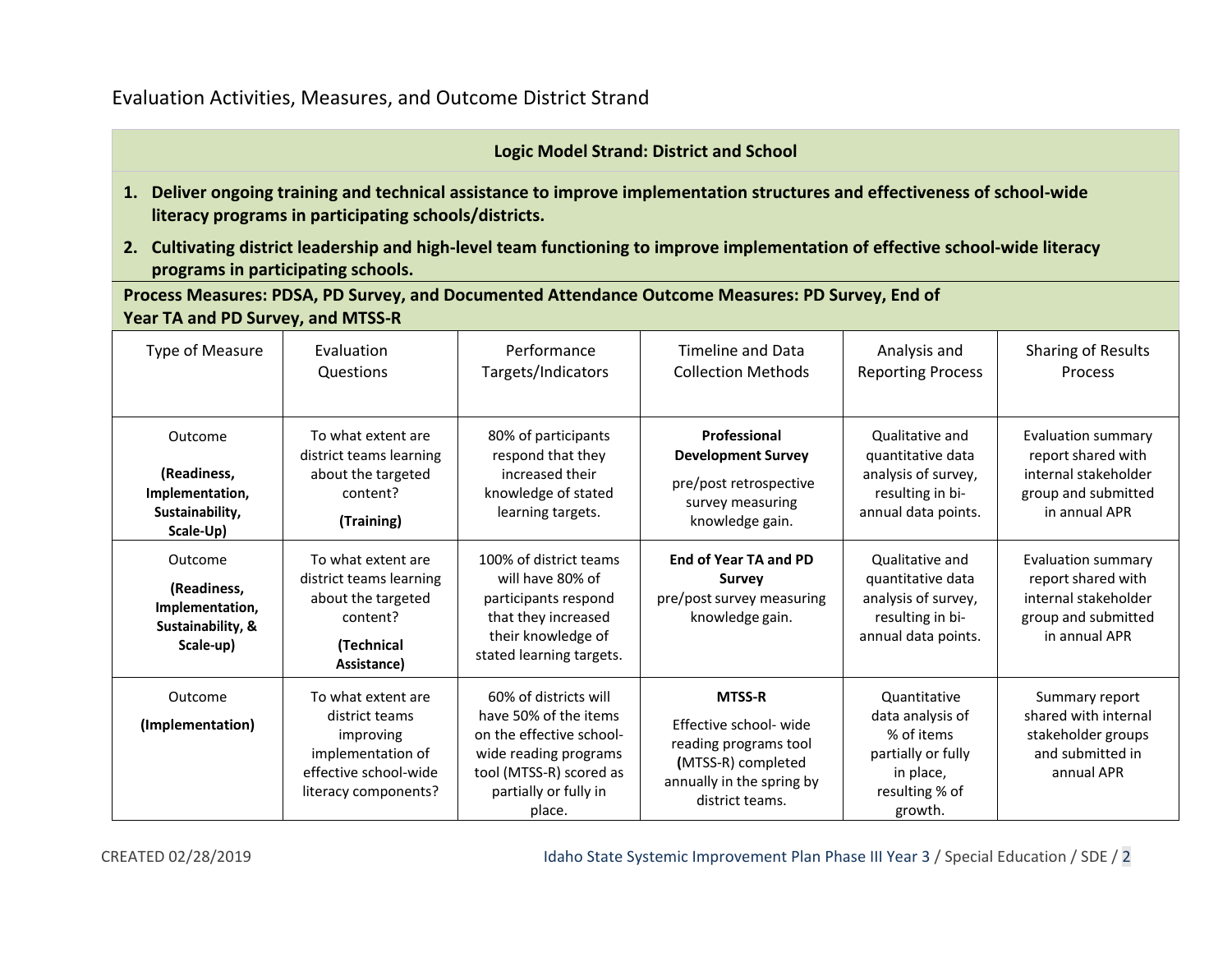| Outcome<br>(Sustainability)                                                 | To what extent are<br>district teams<br>improving<br>implementation of<br>effective school-wide<br>literacy components?              | 80% of districts will have<br>75% of the items on the<br>effective school-wide<br>reading programs tool<br>(MTSS-R) scored as<br>partially or fully in place.  | <b>MTSS-R</b><br>Effective school- wide<br>reading programs tool<br>(MTSS-R) completed<br>annually in the spring by<br>district teams.   | Quantitative data<br>analysis of % of<br>items partially or<br>fully in place,<br>resulting % of<br>growth.    | Summary report shared<br>with internal<br>stakeholder group and<br>submitted in annual APR                      |
|-----------------------------------------------------------------------------|--------------------------------------------------------------------------------------------------------------------------------------|----------------------------------------------------------------------------------------------------------------------------------------------------------------|------------------------------------------------------------------------------------------------------------------------------------------|----------------------------------------------------------------------------------------------------------------|-----------------------------------------------------------------------------------------------------------------|
| Outcome<br>(Scale-Up)                                                       | To what extent are district<br>teams improving<br>implementation of<br>effective school-wide<br>literacy components?                 | 100% of districts will<br>have 80% of the items<br>on the effective school-<br>wide reading programs<br>tool (MTSS-R) scored as<br>partially or fully in place | <b>MTSS-R</b><br>Effective school- wide<br>reading programs tool<br>$(MTSS-R)$<br>completed annually in the<br>spring by district teams. | Quantitative<br>data analysis of<br>% of items<br>partially or fully<br>in place,<br>resulting % of<br>growth. | Summary report<br>shared with internal<br>stakeholder group and<br>submitted in annual<br>APR.                  |
| Process<br>(Implementation,<br><b>Sustainability, Scale-</b><br>Up)         | To what extent are<br>district teams utilizing<br>implementation<br>frameworks to<br>implement school-<br>wide literacy<br>programs? | 100% of district teams<br>will complete a<br>continuous<br>improvement framework<br>(PDSA) cycle quarterly.                                                    | <b>PDSA</b><br>Completed framework<br>(PDSA) cycle documents<br>submitted and reviewed<br>quarterly.                                     | Qualitative and<br>quantitative data<br>analysis of<br>survey, resulting<br>in bi-annual data<br>points.       | <b>Evaluation summary</b><br>report shared with<br>internal stakeholder<br>group and submitted<br>in annual APR |
| Process<br>(All Years)                                                      | How satisfied are<br>district team members<br>with the training<br>provided?                                                         | 80% of participants will<br>report satisfaction with<br>training received.                                                                                     | Professional<br><b>Development Survey</b><br>End of training evaluation<br>survey (Likert-type scales<br>and open-ended<br>questions)    | Qualitative<br>and<br>quantitative data<br>analysis resulting<br>in 1 data point                               | Summary report<br>shared with internal<br>stakeholder group and<br>submitted in annual<br><b>APR</b>            |
| Outcome<br>(Readiness,<br>Implementation,<br>Sustainability, &<br>Scale-up) | To what extent are<br>district teams learning<br>about the targeted<br>content?<br>(Technical Assistance)                            | 100% of district teams will<br>have 80% of participants<br>report satisfaction and<br>that training was a good<br>use of time.                                 | <b>In-District TA Survey</b><br>(Likert-type scales and open-<br>ended questions)                                                        | Qualitative and<br>quantitative data<br>analysis of survey<br>resulting in bi-annual<br>data points.           | Summary report shared<br>with internal stakeholder<br>group and submitted in<br>annual APR                      |
| Process<br>(All Years)                                                      | What is the<br>attendance rate of<br>district team members<br>in technical assistance                                                | 100% of district teams in<br>the project will have 80%<br>of participating team<br>members in attendance                                                       | <b>Documented</b><br><b>Attendance</b><br>Attendance at bi-monthly                                                                       | % of members that<br>attend meetings                                                                           | Summary report shared<br>with internal stakeholder<br>group and submitted in<br>annual APR                      |

CREATED 02/28/2019 **Idaho State Systemic Improvement Plan Phase III Year 3 / Special Education / SDE / 3**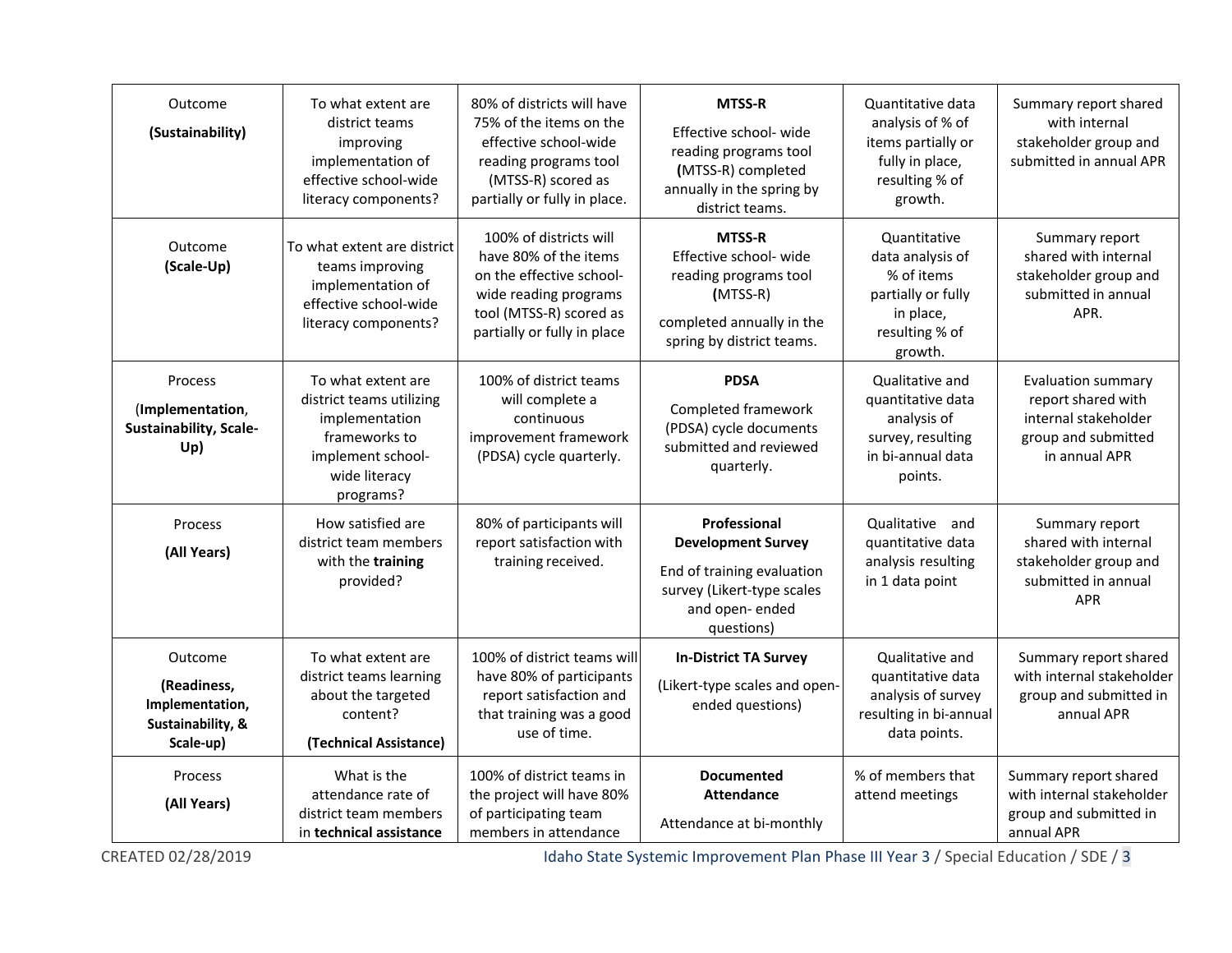|                        | calls?                                                                                   | on technical assistance<br>calls.                                                                                         | district leadership calls<br>captured in meeting<br>minutes                                                                  |                                                                       |                                                                                                      |
|------------------------|------------------------------------------------------------------------------------------|---------------------------------------------------------------------------------------------------------------------------|------------------------------------------------------------------------------------------------------------------------------|-----------------------------------------------------------------------|------------------------------------------------------------------------------------------------------|
| Process<br>(All years) | What is the attendance<br>rate of district team<br>members in the<br>trainings provided? | 100% of district teams in<br>the project will have<br>80% of participating<br>team members in<br>attendance at trainings. | <b>Documented Attendance</b><br>Attendance sheets with<br>signatures for<br>attended, including name,<br>email, and district | % of members that<br>attended trainings                               | Summary report<br>shared with internal<br>stakeholder group and<br>submitted in annual<br><b>APR</b> |
| Process<br>(All years) | To what extent is the<br>District team<br>functioning at a high<br>level?                | 80% of the components<br>on the team survey<br>score a 4 or 5 (almost<br>always & always)                                 | <b>District Team Survey</b><br>Measuring team structure,<br>communication, and focus                                         | Quantitative<br>percentage of items<br>scored 4 or 5 on the<br>survey | Team-level summary<br>report used to improve<br>team functioning                                     |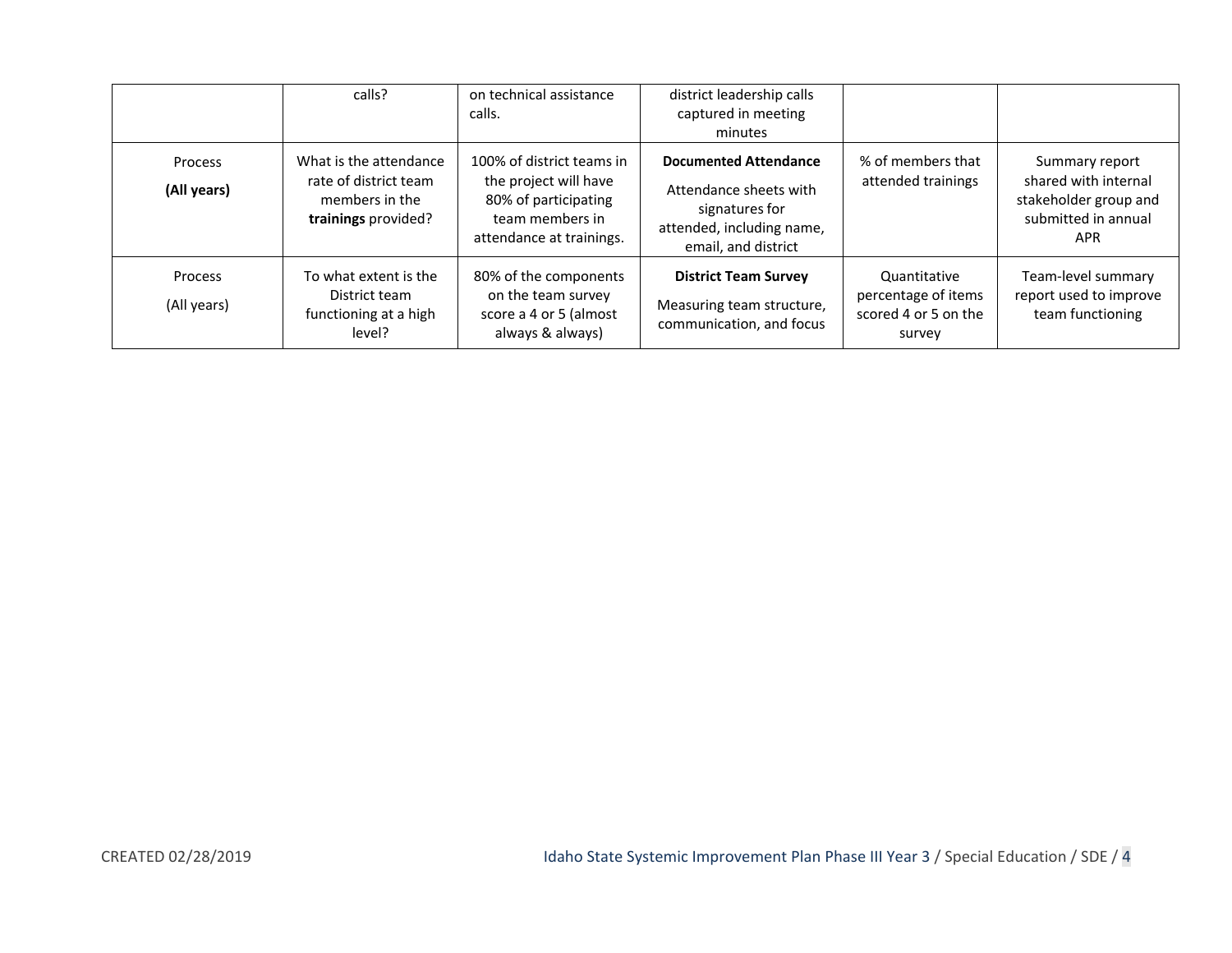## Evaluation Activities, Measures, and Outcome Coaching/Teaching Staff Strand

#### Logic Model Strand: Coaching/Teaching Staff

Process and Outcome Project Measures

Deliver skill-based and application-based training on reading pedagogy and explicit instruction for teaching reading while building an instructional coaching model for special education teachers.

Process Measures: Professional Development Survey, Documented Attendance, LMS Grade Book, Coaching Logs, Video Uploads Outcome Measures: Reading Modules 1-20 Survey(s), PD Survey, RESET Rubric, Coaching Fidelity Rubric

| Process and Outcome Project Measures |                                                                                                   |                                                                                                   |                                                                                                                                        |                                                                                                                  |                                                                                                      |  |
|--------------------------------------|---------------------------------------------------------------------------------------------------|---------------------------------------------------------------------------------------------------|----------------------------------------------------------------------------------------------------------------------------------------|------------------------------------------------------------------------------------------------------------------|------------------------------------------------------------------------------------------------------|--|
| Type of<br>Measure                   | <b>Evaluation Questions</b>                                                                       | Performance<br>Targets/Indicators                                                                 | Timeline and Data<br><b>Collection Methods</b>                                                                                         | Analysis and<br><b>Reporting Process</b>                                                                         | Sharing of Results<br><b>Process</b>                                                                 |  |
| Process<br>(All Years)               | How satisfied are coaches<br>with the trainings provided?                                         | 80% of coaches will<br>report satisfaction with<br>training received.                             | Professional<br><b>Development Survey</b><br>(Likert-type scales and open-<br>ended questions)                                         | Qualitative and<br>quantitative data<br>analysis resulting in<br>1 data point                                    | Summary report shared<br>with internal<br>stakeholder group and<br>submitted in annual<br><b>APR</b> |  |
| Process<br>(All Years)               | What is the attendance rate<br>of coaches at trainings<br>provided?                               | 100% of project<br>identified coaches<br>attend the trainings.                                    | <b>Documented</b><br><b>Attendance</b><br>Attendance sheets with<br>signatures for<br>attended, including name,<br>email, and district | % of coaches<br>that attend<br>trainings.                                                                        | Summary report shared<br>with internal<br>stakeholder group and<br>submitted in annual<br><b>APR</b> |  |
| <b>Process</b><br>(Readiness)        | What is the participation<br>and completion rate of<br>teachers and coaches in<br>online modules? | 80% of project identified<br>teachers and coaches<br>will complete 100% of<br>the online modules. | <b>LMS Module Survey</b><br>Learning management<br>system tracking of<br>participation & completion                                    | LMS grade book<br>showing<br>percentage of<br>participation &<br>completion each<br>semester<br>(December & May) | Summary report shared<br>with internal<br>stakeholder group and<br>submitted in annual<br><b>APR</b> |  |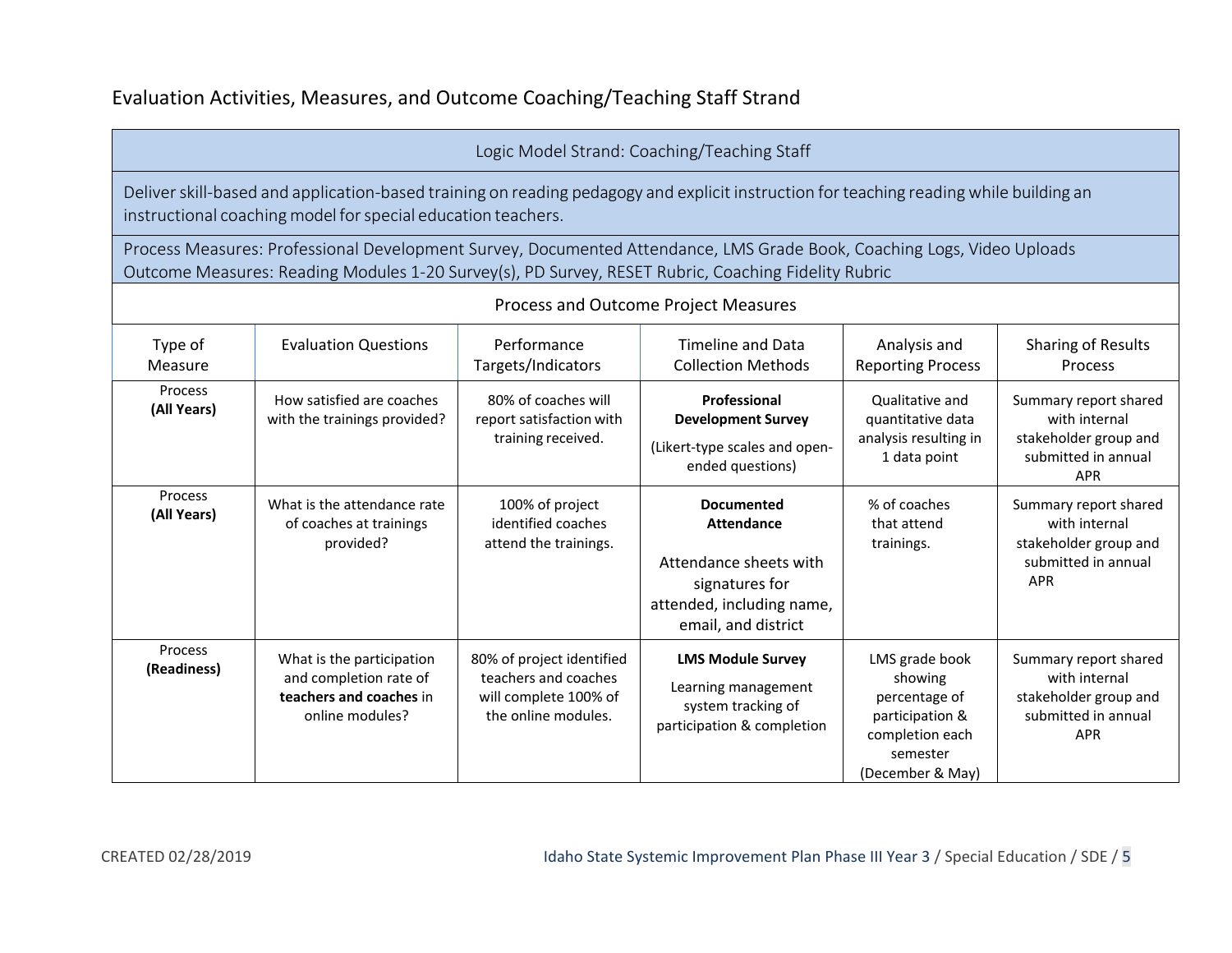| Process<br>(Implementation,<br>Sustainability,<br>Scale-Up) | What is the participation<br>rate of coaches in in-district<br>TA visits?                                | 80% of project<br>identified coaches will<br>participate in in-district<br>TA visits                                                                                     | <b>Documented Attendance</b><br>District visit notes,<br>attendance, and TA.                                                                                                          | % of members that<br>attend meetings.                                                                                                    | Summary report shared<br>with internal<br>stakeholder group and<br>submitted in annual<br><b>APR</b> |
|-------------------------------------------------------------|----------------------------------------------------------------------------------------------------------|--------------------------------------------------------------------------------------------------------------------------------------------------------------------------|---------------------------------------------------------------------------------------------------------------------------------------------------------------------------------------|------------------------------------------------------------------------------------------------------------------------------------------|------------------------------------------------------------------------------------------------------|
| Process<br>(Implementation,<br>Sustainability,<br>Scale-Up) | At what frequency and<br>duration, and what<br>percent of teachers are<br>receiving ongoing<br>coaching? | 100% of instructional<br>coaches will submit 7<br>out of 8 coaching<br>documents (RESET<br>pre/post and coaching<br>logs)                                                | <b>Coaching Logs</b><br>Coaches log entries (date,<br>location, recipient, time<br>spent, mode of support,<br>focus of coaching)<br>uploaded monthly by<br>district coaches           | Online coaches log<br>data entered into<br>Excel document                                                                                | Quarterly status<br>updates from coaches<br>log spreadsheets.                                        |
| Outcome<br>(Readiness)                                      | To what extent are<br>teachers and coaches<br>learning targeted content<br>from online modules?          | The online module<br>training provided will<br>have 90% of attendees<br>respond that they<br>understand how to<br>teach the big ideas or<br>strategies of the<br>module. | <b>Reading Modules Survey(s)</b><br>End-of-module<br>retrospective pre- post<br>survey measuring<br>knowledge gain (Likert-type<br>scale)                                             | Qualitative and<br>quantitative analysis<br>of surveys resulting<br>in one data<br>infographic<br>evaluation report.<br>(December & May) | Summary report shared<br>with internal<br>stakeholder group and<br>submitted in annual<br><b>APR</b> |
| Outcome<br>(Readiness)                                      | To what extent are <b>teachers</b><br>and coaches able to apply<br>learning from the online<br>modules?  | The online module<br>training provided will<br>have 90% of attendees<br>respond that they have<br>the ability to utilize the<br>big idea or strategy in<br>instruction.  | <b>Reading Modules Survey(s)</b><br>End-of-module evaluation<br>survey measuring<br>participants self- report<br>ability to apply the stated<br>learning objectives (Likert<br>scale) | Qualitative and<br>quantitative analysis<br>of surveys resulting<br>in one data<br>infographic<br>evaluation report.<br>(December & May) | Summary report shared<br>with internal<br>stakeholder group and<br>submitted in annual<br><b>APR</b> |
| Process<br>(Implementation,<br>Sustainability,<br>Scale-Up) | What is the submission<br>rate of video-taped<br>lessons by teachers?                                    | 100% of teachers will<br>submit 15 video lessons<br>within allotted<br>timeframe.                                                                                        | <b>Video Uploads</b><br>Online database of<br>submitted videos with date<br>and time stamps.                                                                                          | Submission rate<br>calculated based<br>on number of<br>videos submitted<br>within timeframe<br>allotted, reported<br>annually.           | Summary report shared<br>with internal<br>stakeholder group and<br>submitted in annual<br><b>APR</b> |

CREATED 02/28/2019 **Idaho State Systemic Improvement Plan Phase III Year 3 / Special Education / SDE / 6**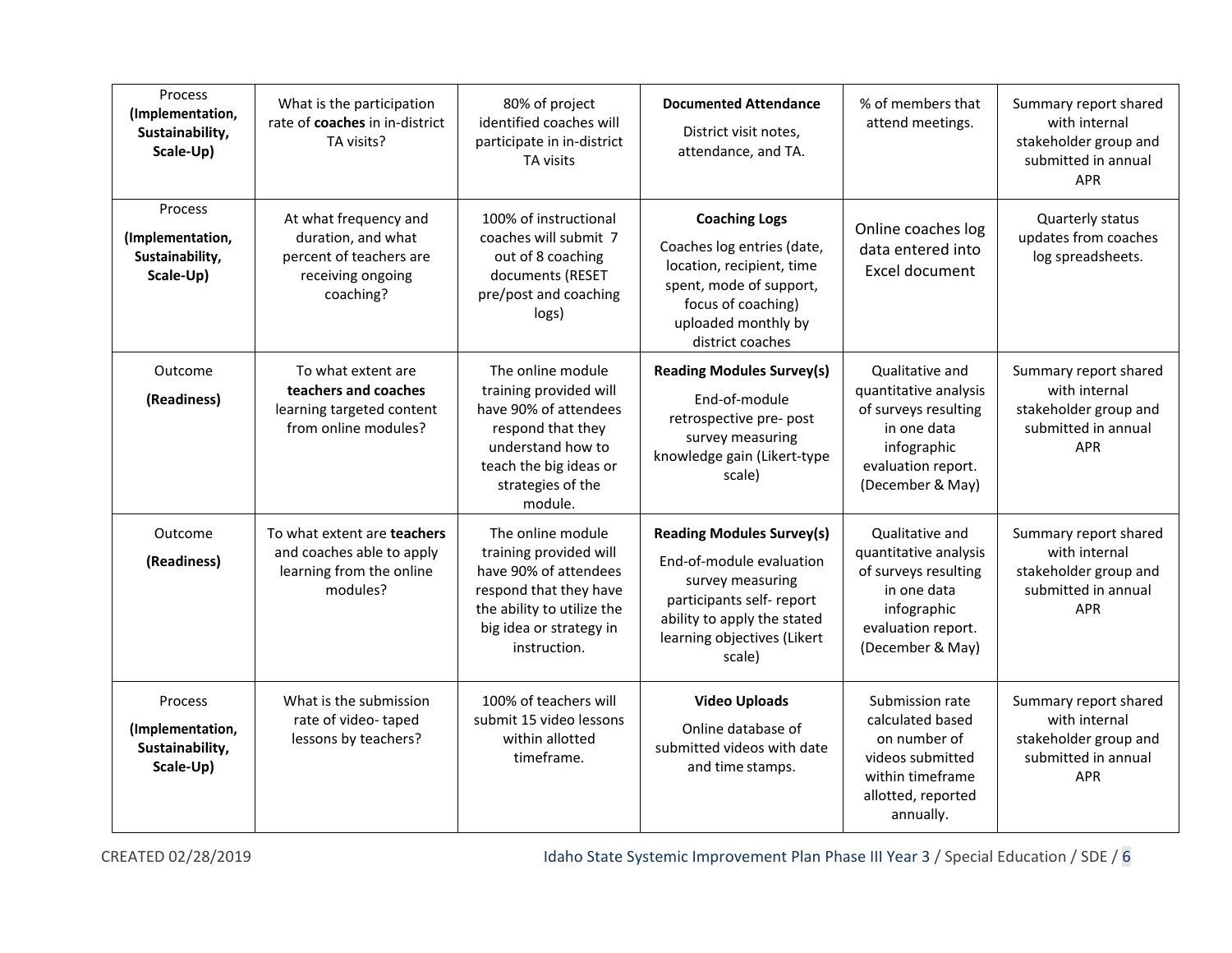| Outcome<br>(Implementation,<br>Sustainability,<br>Scale-up) | To what extent are <b>coaches</b><br>learning about effective<br>instructional coaching?                   | 80% of coaches will<br>report increased<br>knowledge from training<br>received.                                                                                             | Professional<br><b>Development Survey</b><br>End-of-training survey<br>measuring retrospective<br>knowledge gain (Likert-type<br>scale)                                                       | <b>Oualitative and</b><br>quantitative analysis<br>of surveys resulting<br>in one data<br>infographic<br>evaluation report. | Summary report shared<br>with internal<br>stakeholder group and<br>submitted in annual<br><b>APR</b> |
|-------------------------------------------------------------|------------------------------------------------------------------------------------------------------------|-----------------------------------------------------------------------------------------------------------------------------------------------------------------------------|-----------------------------------------------------------------------------------------------------------------------------------------------------------------------------------------------|-----------------------------------------------------------------------------------------------------------------------------|------------------------------------------------------------------------------------------------------|
| Outcome<br>(Implementation)                                 | To what extent are <b>teachers</b><br>able to implement effective<br>explicit instructional<br>strategies? | 60% of teachers will<br>have 40% of the items<br>on the RESET rubric<br>scored as partially<br>implemented or<br>implemented.                                               | <b>I10RESET Rubric</b><br>RESET rubric completed and<br>calibrated 2 times per year<br>(fall, spring) by coach and<br>teacher together.                                                       | Qualitative and<br>quantitative analysis<br>of surveys resulting<br>in one data<br>infographic<br>evaluation report.        | Summary report shared<br>with internal<br>stakeholder group and<br>submitted in annual<br><b>APR</b> |
| Outcome<br>(Sustainability,<br>Scale-up)                    | To what extent are district<br>coaches providing<br>instructional coaching with<br>fidelity?               | 80% of district coaches<br>will have 60% of the<br>items on the<br>instructional coaching<br>fidelity implementation<br>rubric scored as partially<br>or fully implemented. | <b>Coaching Fidelity Rubric</b><br>Instructional coaching<br>fidelity implementation<br>rubric (FIR) completed<br>annually in the spring by a<br>project consultant via<br>onsite observation | Qualitative and<br>quantitative analysis<br>of surveys resulting<br>in one data<br>infographic<br>evaluation report.        | Summary report shared<br>with internal<br>stakeholder group and<br>submitted in annual<br><b>APR</b> |
| Outcome<br>(Sustainability)                                 | To what extent are <b>teachers</b><br>able to implement effective<br>explicit instructional<br>strategies? | 80% of teachers will<br>have 80% of the items<br>on the RESET rubric<br>scored as partially<br>implemented or<br>implemented.                                               | <b>RESET Rubric</b><br>RESET rubric completed and<br>calibrated 2 times per year<br>(fall, spring) by coach and<br>teacher together.                                                          | <b>Oualitative and</b><br>quantitative analysis<br>of surveys resulting<br>in one data<br>infographic<br>evaluation report. | Summary report shared<br>with internal<br>stakeholder group and<br>submitted in annual<br><b>APR</b> |
| Outcome<br>(Scale-Up)                                       | To what extent are district<br>coaches providing<br>instructional coaching with<br>fidelity?               | 80% of district coaches<br>will have 80% of the<br>items on the<br>instructional coaching<br>fidelity implementation<br>rubric scored as partially<br>or fully implemented  | <b>Coaching Fidelity Rubric</b><br>Instructional coaching<br>fidelity implementation<br>rubric completed annually<br>in the spring by a project<br>consultant via onsite<br>observation       | Qualitative and<br>quantitative analysis<br>of surveys resulting<br>in one data<br>infographic<br>evaluation report.        | Summary report shared<br>with internal<br>stakeholder group and<br>submitted in annual<br><b>APR</b> |